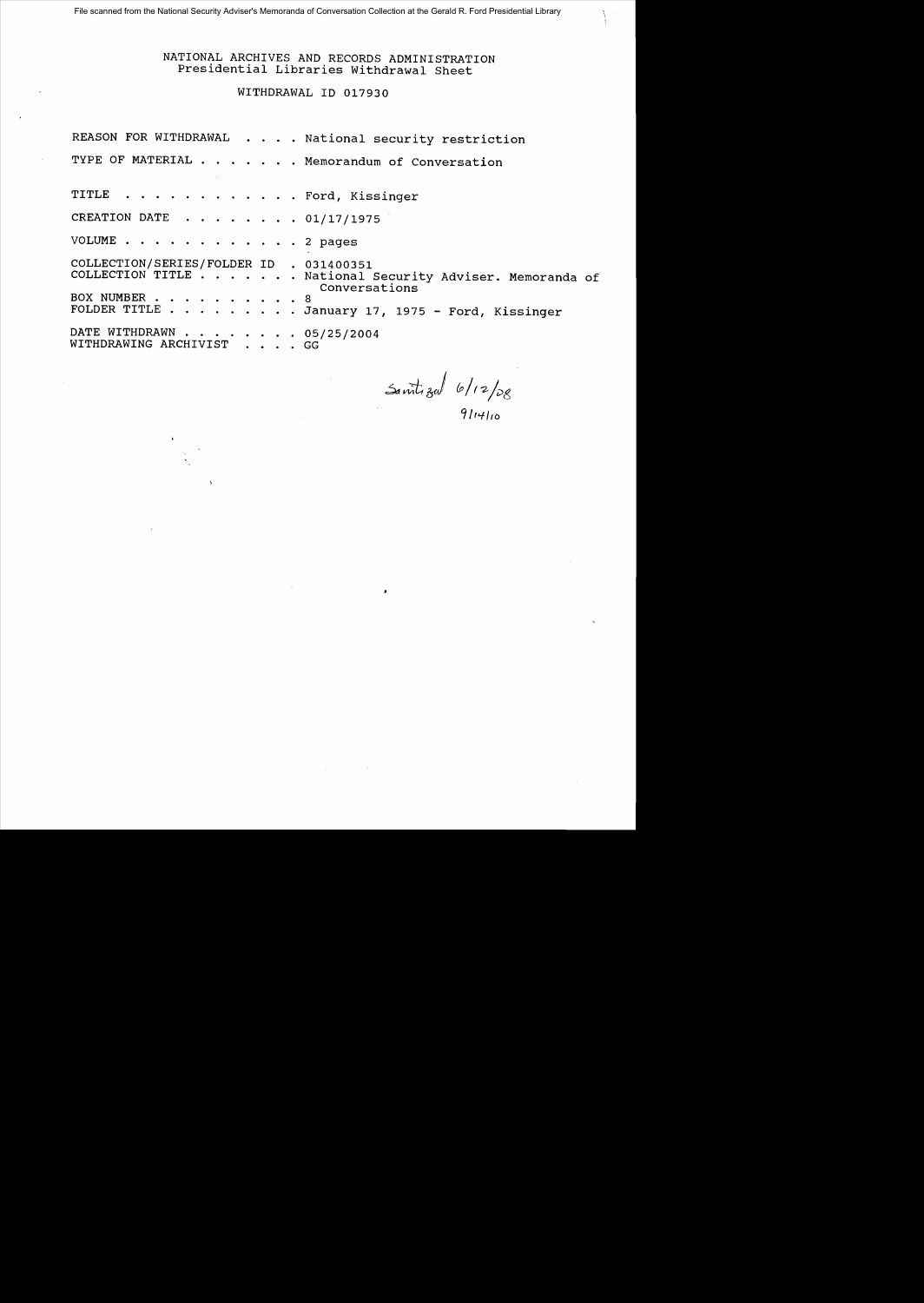. MEMORANDUM

 $\omega \in \mathfrak{D}$ 

C05577947

งจะขรอ89

THE WHITE HOUSE

WASHINGTON

**SECRET /NODIS /XGDS** 

| <b>DECLASSIFIED W/ DORTONS CONTROLSO</b>       |  |
|------------------------------------------------|--|
| EO.18974 framer and CSC 8.3                    |  |
| ality 10-112; net cia eti                      |  |
|                                                |  |
| <b>By del NARA, Deto</b> 12/16/10 <sup>2</sup> |  |

## MEMORANDUM OF CONVERSATION

PARTICIPANTS:

President Ford

Dr. Henry A. Kissinger, Secretary of State and Assistant to the President for National Security Affairs Lt. General Brent Scowcroft, Deputy Assistant

to the President for National Security Affairs

DATE AND TIME:

Friday, January 17, 1975  $9:35 - 10:30$  a.m.

PLACE:

The Oval Office

Kissinger: I think we have to sell a little more the purpose of your program. More conceptual.

The President: I am talking at 11:00 to the Cabinet; to Governors and Mayors at 2:00; and I'm having lunch with Sulzberger.

Now the Democrats are dragging their feet. They're thinking of barring the import restrictions. If they are going to be negative, I think we will be in good shape because we have a tough positive program.

Kissinger: Colby has laid out all the CIA [He read from the report.]

The President: Has Helms testified before Rockefeller?

Kissinger: Yes.

The President: How did he do?

Kissinger: He was very aggressive. But now every businessman, professor, and American company will be suspect abroad. The morale of the CIA must be terrible.

SEGRET / NODIS / XGDS

CLASSIFIED BY\_ Henry A. Kissinger EXEMPT FROM GENERAL DECLASSIFICATION SCHEDULE OF EXECUTIVE ORDER 11652  $5(b)(3)$ EXEMPTION CATEGORY AUTOMATICALLY DECLASSIFIED ON Imp. to Det.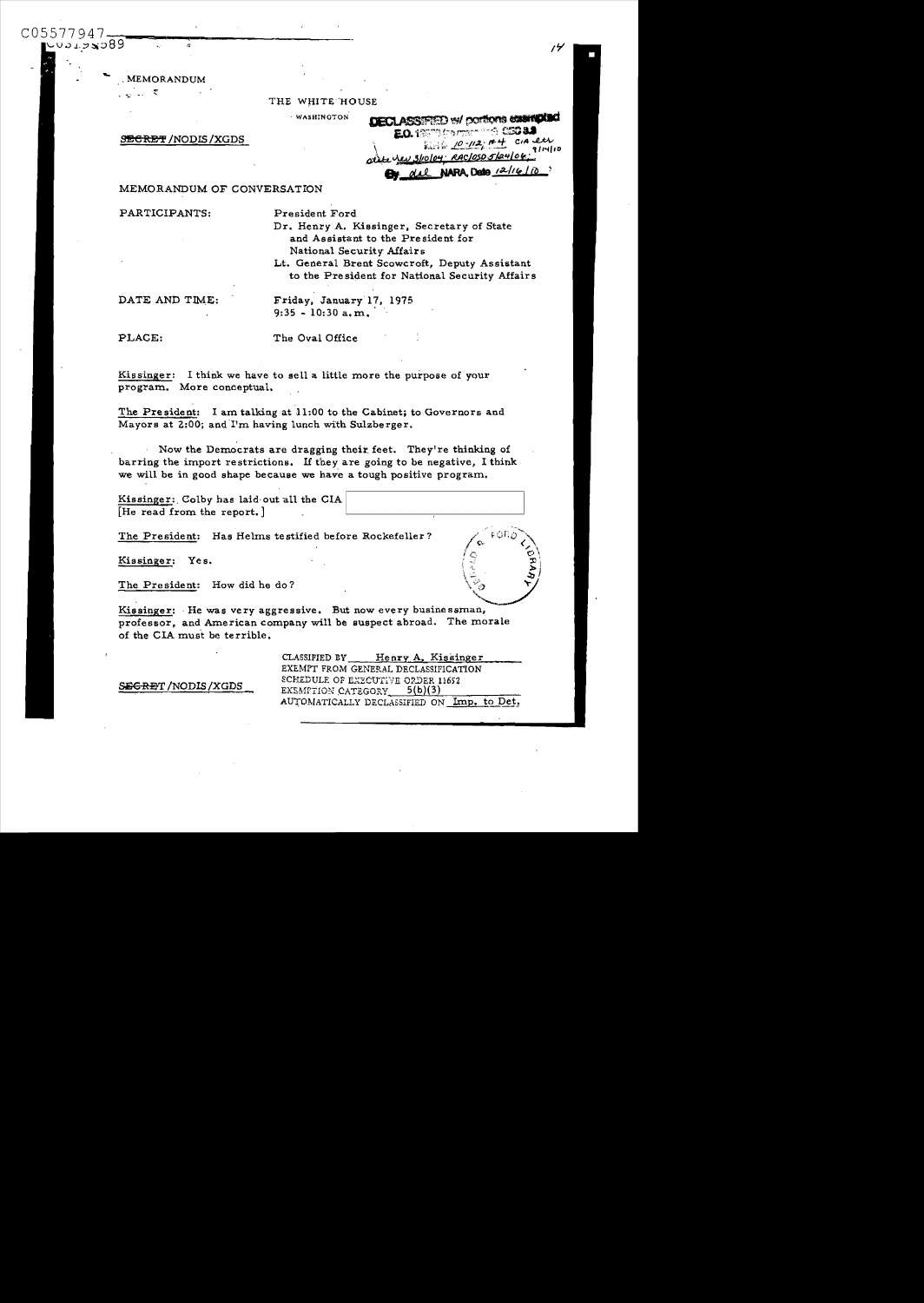C05577947  $\cup$ uvr $\downarrow$ u $\cup$ 9 ະ<br>;<br>, .

> I get the impression from Dobrynin that *they* are anxious to keep detente on course: I said I could send Robinson to Moscow to talk about what we could do at the summit to present to the Congress. I said, why couldn't we agree on a small MBFR cut for the summit? He said, why couldn't we cancel Trident and they would cancel somthing? I said not the Trident but to propose something else.

He said they fear the U.S. is too weak to,do business with. Brezhnev is having a Party Congress this spring. If we have more setbacks by thenk it will really be bad. I said we were in better shape you now had your house in order, you were tough, and you now had a Vice President. I told him to keep up the press pressure for a while.

On the Middle East, they have given up on Egypt. They now are worried about Syria. When I think what we could do if Israel would cooperate. •• Maybe we need a letter to Brezhnev on the Middle East.

All in all, it was a very encouraging talk. He said their decision to open up Siberia was a major one.

On Allon, I told him they had to move -- there was no choice. His problem is how to present it in Israel so it does not look like surrender. He said it would help if we could reconfirm what we have already promised. I think we can we III deliver what we promised by April 1, and let Schlesinger discuss MATMON-B, but in a dilatory way. I urge you to be a little warmer personally than I had recommended, but be very tough on substance. One has to wonder if modern democracies can survive. They can't make tough decisions without being demagogued to death -- unless something like the Soviet trade bill happens.

I am keeping Allon here so he canlt be there on Sunday so we have a week without leaks.

General Scowcroft: [Harsch and Thimmesch articles.]

Kissinger: The new Congre ssmen were sweet as pie yesterday, not at all belligerent.

## S<del>ECRET</del> /NODIS /XGDS